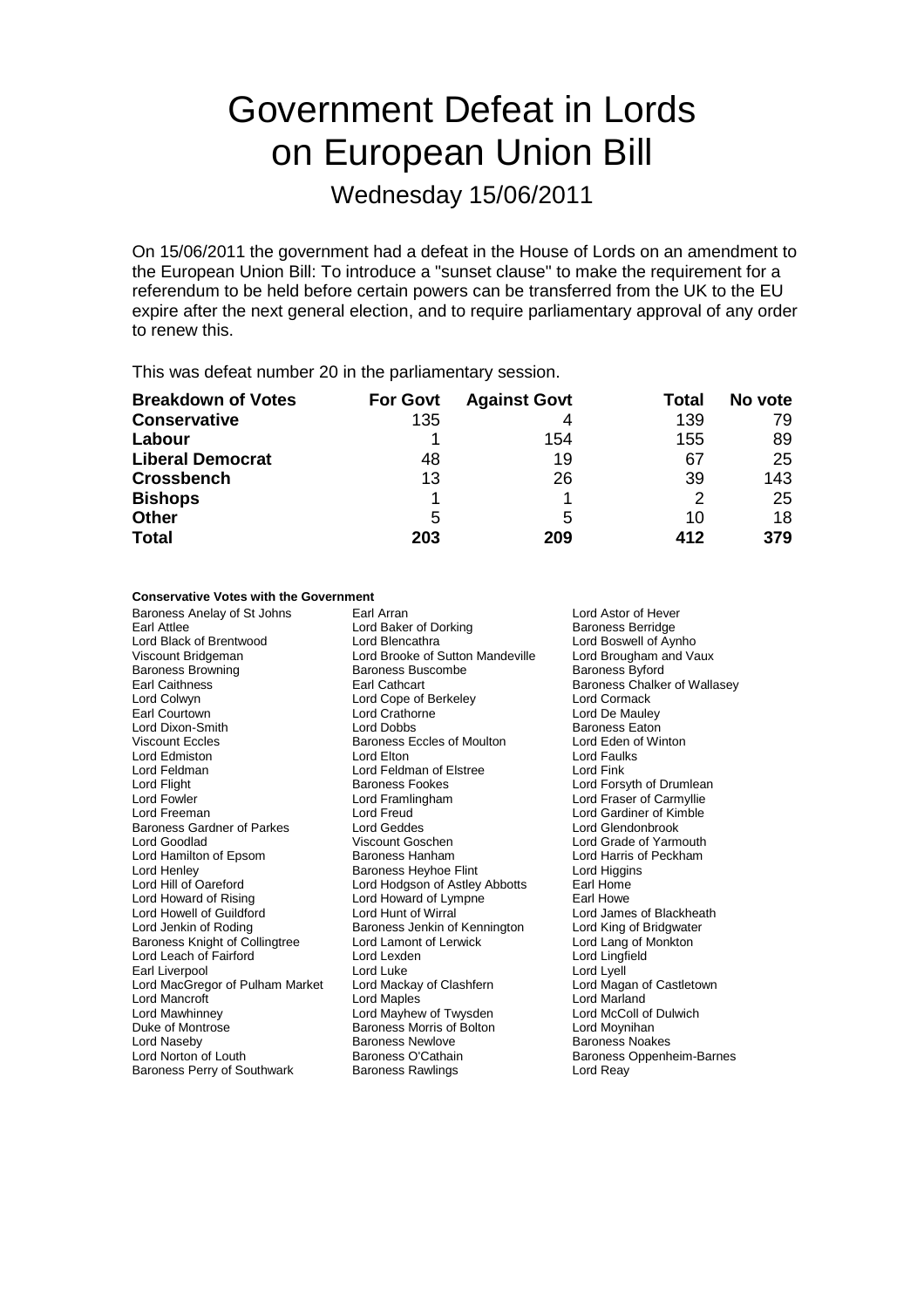Lord Stomarts,<br>Lord Taylor of Holbeach Lord Waddington<br>Lord Wasserman

Lord Jopling

Lord Ribeiro **Lord Risby** Lord Risby **Lord Ribeiro Lord Sassoon**<br>
Baroness Seccombe **Lord Sellocal** Earl Selborne **Lord Sellocal Lord Selkirk** of Baroness Seccombe **Earl Selborne Community** Lord Selkirk of Douglas<br>
Lord Selsdon<br>
Lord Selsdon **Community** Baroness Shackleton of Belgravia Baroness Sharples Baroness Shackleton of Belgravia Lord Shaw of Northstead Lord Sheikh Earl Shrewsbury<br>
Lord Sheikh Earl Shrewsbury<br>
Lord St John of Fawsley Baroness Stedm Lord Spicer **Lord St John of Fawsley Baroness Stedman-Scott**<br>
Lord Stewartby **Baroness Stowell of Beeston** Lord Strathclyde Exaroness Stowell of Beeston Lord Strathclyd<br>
Lord Tebbit Lord Trefaarne Viscount Trenchard Lord Trimble Lord True Baroness Trumpington **Baroness Viscount Ullswater** Museum Baroness Verma<br>
Lord Waddington **March Lord Wakeham** Baroness Warsi Lord Wasserman **Lord Wei Baroness Wheatcroft**<br>
Baroness Wilcox **Baroness Wilcox** Lord Wolfson of Aspley Guise **Milters** Viscount Younger of Leckie Lord Wolfson of Aspley Guise

### **Conservative Votes against the Government**

Lord Brittan of Spennithorne Lord Deben Lord Heseltine

#### **Labour Votes with the Government** Lord Gilbert

**Labour Votes against the Government** Baroness Adams of Craigielea Lord Adonis<br>
Lord Andrews Lord Anderson of Swansea Baroness Andrews Baroness Armstrong of Hill Top Lord Bach Lord Barnett<br>
Lord Bassam of Brighton Lord Berkeley Cord Barnett Lord Bilston Lord Bassam of Brighton Lord Berkeley Lord Bilston Lord Boateng Lord Boyd of Duncansby Lord Bragg Lord Brennan Lord Brooke of Alverthorpe<br>
Lord Browne Lord Campbell-Savours Lord Clarke of Hampstead Lord Clinton-Davis Lord Collins of Highbury Corp Lord Collins of Highbury Corp Lord Collins of Highbury Corp Lord Collins of Highbury Corp Lord Collins of Highbury Corp Lord Corp Lord Corp Lord Cor Lord Corbett of Castle Vale Baroness Corston<br>
Lord Davies of Coity Lord Davies of Oldham Baroness Dean of Thornton-le-Fylde Lord Dixon Baroness Danaghy Lord Donoughue Lord Dubs<br>
Lord Evans of Temple Guiting Lord Falconer of Thoroton Baroness Farrington of Lord Faulkner of Worcester **Lord Filkin** Lord Filkin Baroness Ford Lord Foulkes of Cumnock Baroness Gale Lord Foster of Bishop Auckland Lord Foulkes of Cumnock Baroness Gale<br>Baroness Gibson of Market Rasen Lord Giddens Lord Guasman Baroness Gibson of Market Rasen<br>
Baroness Golding<br>
Lord Goldsmith<br>
Lord Goldsmith Baroness Goudie **Baroness Gould of Potternewton** Lord Grantchester<br>
Lord Grenfell **Condition**<br>
Lord Grenfell Lord Grenfell<br>
Lord Harrison Lord Haworth Lord Harrison<br>
Lord Harrison Lord Haworth Lord Haworth Baroness Hav Baroness Healy of Primrose Hill Baroness Henig Baroness Healy of Eggardoness Hilton of Eggardoness Hollis of Heigham Baroness Hollis of Heigham Lord Howarth of Newport Baroness Howells of St Davids Lord Hoyle<br>Lord Hunt of Kings Heath Lord Irvine of Lairg Lord Jones<br>
Baroness Kennedy of The Shaws Lord Kennedy of Southwark Lord Kestenbaum<br>
Lord Kestenbaum Baroness Kennedy of The Shaws Lord Kennedy of Southwark Lord Kestenb<br>Baroness King of Bow Lord King of West Bromwich Lord Kinnock Baroness Kinnock of Holyhead Lord Kirkhill<br>Lord Layard Lord Lea of Crondall Lord Layard **Lord Lea of Crondall** Baroness Liddell of Coatdyke<br>Lord Liddle **Lord Light Baroness Lister of Burtersett** Lord Lympne Lord Liddle **Common Common Baroness Lister of Burtersett** Lord Lympne<br>Lord MacKenzie of Culkein Lord Mackenzie of Framwellgate Baroness Massey of Darwen Lord MacKenzie of Culkein Lord Mackenzie of Framwellgate<br>Lord Maxton Lord McAvoy Lord Maxton Lord McAvoy Lord McAvoy Lord McConnell of Glenscorrodale<br>
Lord McConnell of Alcluith Baroness McIntosh of Hudnall Lord McKenzie of Luton Lord McFall of Alcluith Baroness McIntosh of Hudnall<br>Lord Moonie **Baroness Morgan** of Ely Lord Moonie<br>
Lord Morris of Manchester
Lord Morris of Handsworth
Baroness Nye
Baroness Nye
Baroness Nye
Baroness Nye
Lord Morris of Handsworth
Saroness Nye
Lord Morris of Manchester
Lord Morris of Handsworth
Saroness Nye
T Lord Parekh Lord Patel of Bradford Lord Patel of Blackburn Lord Ponsonby of Shulbrede Baroness Prosser Baroness Quin<br>Lord Radice Baroness Ramsay of Cartyale Lord Reid of Cardowan Baroness Rendell of Babergh Lord Richard<br>
Lord Rowlands Cord Rosser<br>
Lord Rowlands Cord Sawyer<br>
Baroness Royall of Blaisdon Lord Sawyer Baroness Scotland of Asthal Lord Sewel Lord Sheldon Baroness Sherlock **Viscount Simon**<br>
Baroness Smith of Gilmorehill Lord Snape<br>
Lord Soley<br>
Lord Soley Baroness Smith of Gilmorehill<br>
Lord Stape<br>
Lord Stone of Blackheath<br>
Lord Stone of Blackheath Baroness Taylor of Bolton Lord Taylor of Blackburn Corport Lord Temple<br>Baroness Thornton Corport Lord Tomlinson Lord Touhig Baroness Thornton Lord Tomlinson Lord Touhig Baroness Turner of Camden Baroness Wall of New Barnet Lord Warner

Lord Anderson of Swansea Baroness Andrews Andrews Andrews Andrews Andrews Andrews Andrews Andrews Andrews Andr<br>Lord Barnett Lord Campbell-Savours<br>
Lord Clinton-Davis<br>
Lord Collins of Highbury Exaroness Hollis of Heigham Lord Howarth of Newport<br>
Lord Hoyle<br>
Lord Hughes of Woodside Lord King of West Bromwich Lord Kinnock<br>Lord Kirkhill Lord Knight of Weymouth Lord Morris of Handsworth Baroness Pitkeathley<br>
Baroness Prosser<br>
Baroness Quin Baroness Ramsay of Cartvale Lord Reid of Lord Richard<br>
Lord Richard Carl Lord Rosser Baroness Royall of Blaisdon Lord Tunnicliffe<br>Baroness Wall of New Barnet

Lord Davies of Stamford Lord Falconer of Thoroton Baroness Farrington of Ribbleton<br>
Lord Filkin Cord Baroness Ford Baroness Golding Lord Goldsmith Lord Gordon of Strathblane Lord Haworth **Example 2** Baroness Hayter of Kentish Town<br>Baroness Henig **Baroness Hilton of Eggardon** Lord Janner of Braunstone Lord Stone of Blackheath Baroness Symons of Vernham Dean<br>
Lord Tavlor of Blackburn Lord Temple-Morris